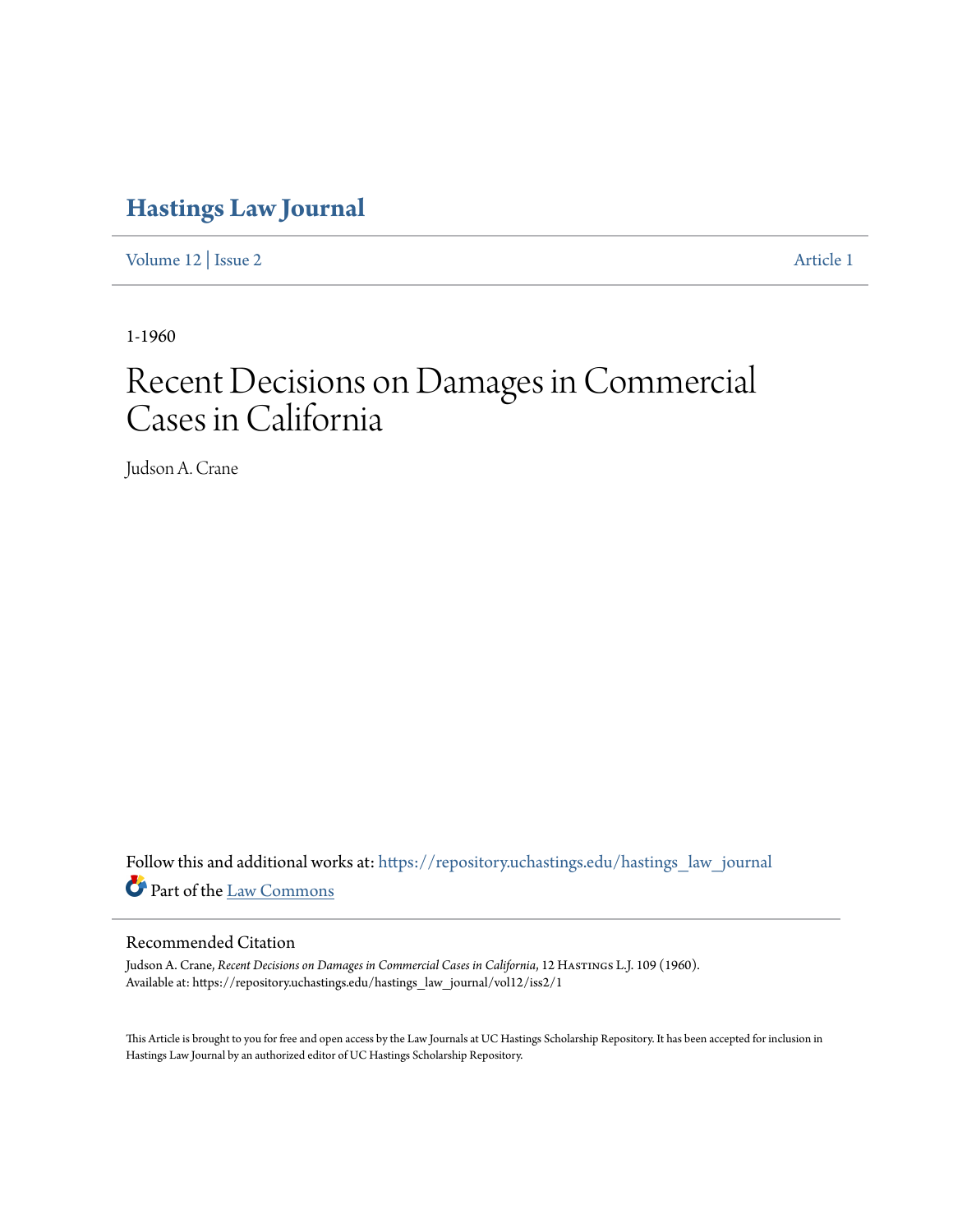# **Recent Decisions on Damages In Commercial Cases in California**

# *By* **JUDSON** A. **CRANE\***

Much attention is given by the Bar to damages in certain tort cases. There are associations of Claimants' Attorneys, of Trial Attorneys and there may be associations of Defense Counsel. **How** to try or defend a personal injury action, how to build up or limit recovery of damages in such actions is being well publicized. Comparatively little attention is given to damages arising out of commercial transactions. It seems appropriate to call to the notice of the Bar and of law students significant recent decisions showing trends and developments in respect to recoverable damages in actions other than personal injuries and trespasses to property. The writer in connection with teaching courses in damages in the past six years has noted a number of significant decisions by the California appellate courts which wil be discussed in this article.

# *Foreseeability of Harm*

The basic rule for the recovery of damages in contract action is provided by Civil Code section 3300:

Measure of damages for breach of contract. For the breach of an obligation arising from contract, the measure of damages, except where otherwise expressly provided by this code, is the amount which will compensate the party aggrieved for all the detriment proximately caused thereby, or which, in the ordinary course of things would be likely to result therefrom.

This is substantially the rule laid down in the leading English case of *Hadley v. Baxendale1* if we may consider "detriment proximately caused" as including "injuries which the defendant had reason to foresee as a probable result of his breach when the contract was made."<sup>2</sup> Many cases have held that damages within the contemplation of the parties at the time of contracting are to be considered proximate.

**<sup>\*</sup>** Professor of Law, University of California, Hastings College of the Law, A.B. 1905, Brown University; LL.B. 1909, Harvard; S.J.D. 1915, Harvard; editor, **CRaNE,** CASES **ON** DAmAGEs (3rd ed. 1955); member, Mass. and Penn. bars.

<sup>1 9</sup> Exch. 341, **156** Eng. Rep. 145 (1854).

<sup>&</sup>lt;sup>2</sup> RESTATEMENT, CONTRACTS § 330 (1932).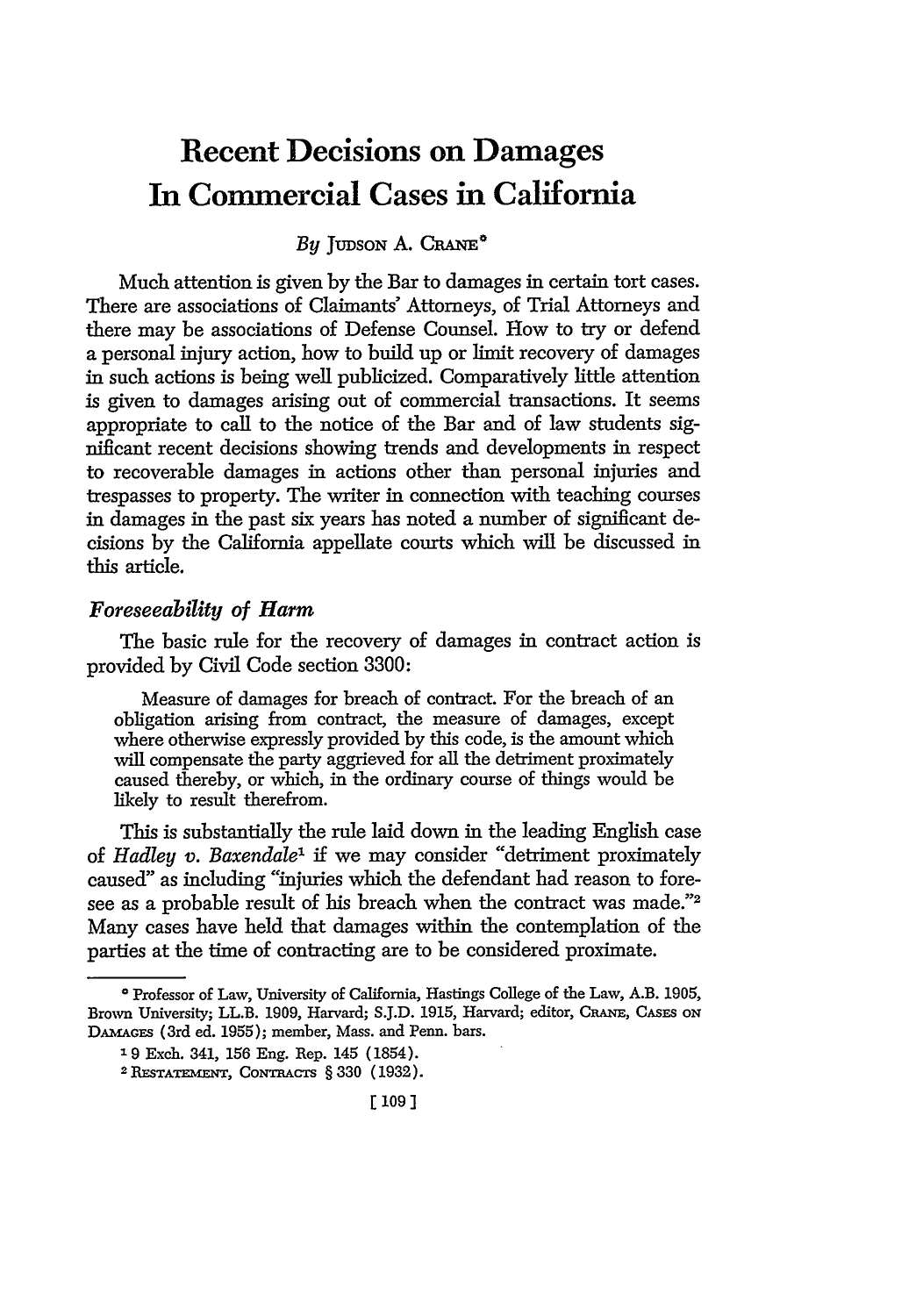*Holmestake Mining Company v. Talcott3* allowed recovery of profits lost to plaintiff by defendant's breach of a contract to supply ore to be milled, as being within the contemplation of the parties and reasonably certain.

*Csordas v. United States Tile & Composition Roofers,4* allowed recovery for loss of profits on a roofing job against a labor organization which in breach of contract supplied an unskilled employee, making it necessary to do the work over again. The court treated the loss as damages which in the ordinary course of things would be likely to result, citing Civil Code section 3300.

*Arvin-Kern Company v. B. J. Service, Inc.5* allowed recovery for harm caused by use of a defective cementing tool for use in oil well drilling, citing Civil Code section 3300.

*Ely v. Bottini6* allowed recovery by a main contractor against a subcontractor for damages caused by the latter's delay in completion, the court citing Civil Code section 3300, and *Hadley v. Baxendale,* applying the "contemplation of parties" rule.

*Christensen v. Slawter7* allowed recovery by a purchaser of a tract of land for the purpose of erecting houses for damages caused by delay in making conveyance. Time was expressly made of the essence. The vendor was aware of vendee's purposes. *Hadley v. Baxendale* was cited in a discussion of the contemplation of parties rule.

A line of cases has dealt with the liability of a liability insurance carrier who in bad faith violation of its contract to defend the insurer fails to settle for an amount within the policy coverage and exposes the insured to a judgment by an injured plaintiff for an amount in excess of the policy.

*Brown v. Guarantee Insurance Companys* reversed the judgment of the superior court sustaining a demurrer to the complaint by the insured, and set forth some seven matters to be considered in passing on whether the insurer is guilty of such bad faith in dealing with proposals for settlement as to amount to breach of the contract of insurance.

*Comunale v. Traders & General Insurance Company9* upheld a finding below that the insurer in refusing a reasonable offer of settle-

**8** 155 Cal. App. 2d 679, 319 P.2d 69, 66 A.L.R. 2d 1202 (1958); See also Ivy v. Pacific Automobile Insurance Co. 156 Cal. App. 2d 652, 320 P.2d 140 (1958).

**950** Cal. 2d 654, 328 P.2d 198, 58 A.L.R. 2d 883 (1958); Accord Bell v. Commercial Insurance Co., 280 F.2d 514 (3rd Cir. 1960).

**<sup>3</sup>** 161 Cal. App. 2d 566, 327 P.2d 59 (1958).

<sup>4 177</sup> Cal. App. **2d.** .. 2 Cal. Rptr. 133 (1960).

**<sup>5</sup>** 178 Cal. App. **2d.** . 3 Cal. Rptr. 238 (1960).

**<sup>6</sup>**179 Cal. App. 2d.... 3 Cal. Rptr. 756 (1960).

**<sup>7</sup>** 173 Cal. App. 2d 325, 343 P.2d 341 (1959).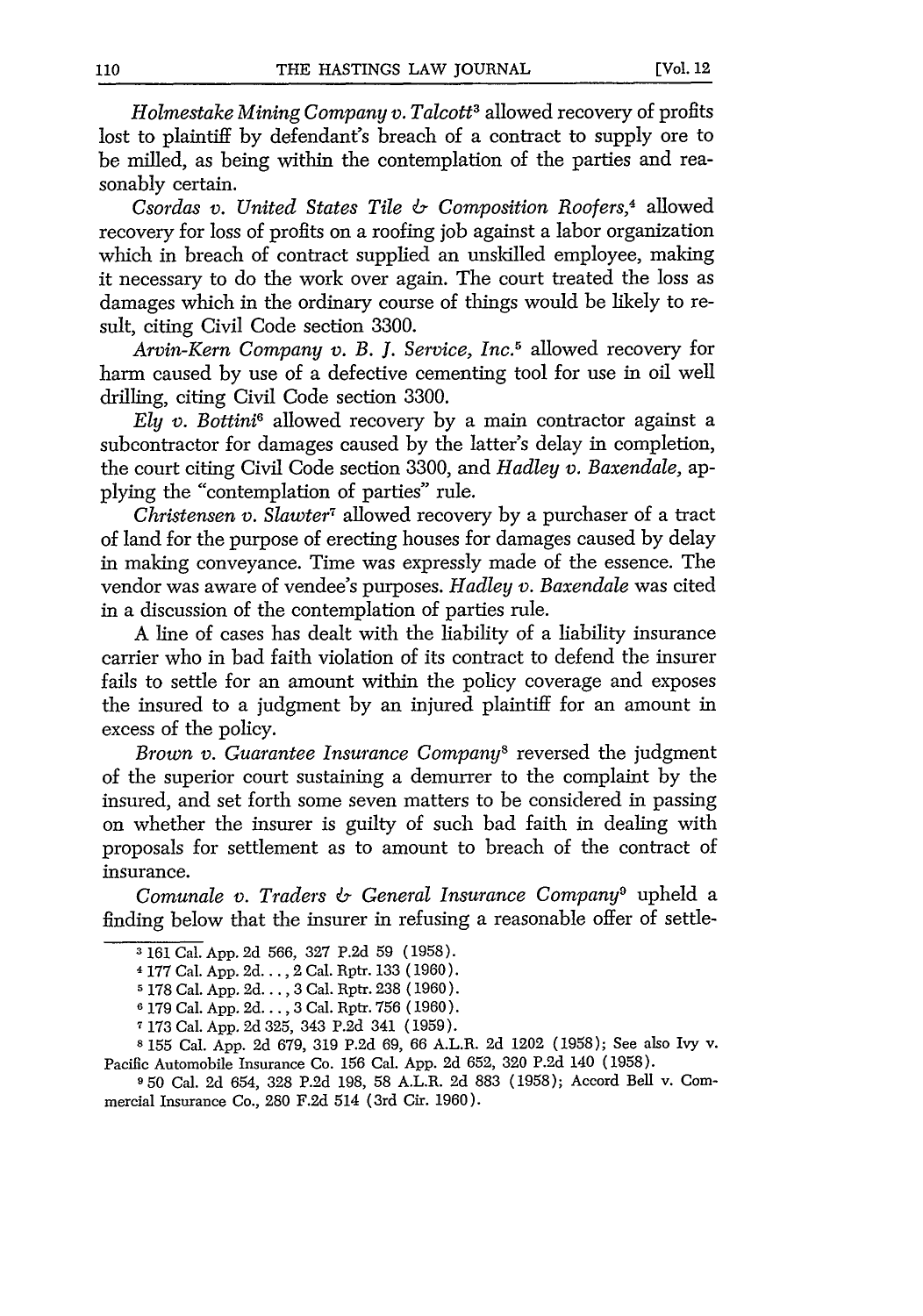ment within the amount of the policy was guilty of bad faith and breach of contract, and was liable for the full amount of the recovery by the injured person. The loss to the insured was held to have been proximately caused by the breach of contract, under Civil Code section 3300.

*Davy v. Public National Insurance Company'0* affirmed a judgment of the superior court to the effect that there was no sufficient proof of bad faith. It was held that negligence alone on the part of the insurer is not conclusive of bad faith. It seems clear that the insured who tries to impose liabilty on the insurer for more than the amount of his policy must prove something more than the refusal to make a compromise settlement for an amount within the policy limits. He has to establish that the refusal to settle was unreasonable. As that depends on what information was gained by the insurer from its investigations and a guess as to what a jury might find on the issues of liability and damages. The insured who does not carry enough coverage is seemingly in a risky position.

*Navarro v. Jeffries"* was an action for breach of a contract to supply the plaintiff with castings to be made into finished truck oil pans and returned to defendant. The defendant ceased to supply castings. Plaintiff was allowed to recover lost profits on the unfinished portion of the contract and also depreciation of special equipment procured by plaintiff for the purpose of performance, the court citing Civil Code section 3300.

*Reynolds v. Bank of America National T. & S. Association*<sup>12</sup> sustained recovery by the bailor of an airplane not only for cost of replacement, but also for loss of use during the time it took to procure a replacement. Plaintiff was in the business of renting airplanes. Defendant's testator had by negligent operation been compelled to ditch the plane in the ocean and it was a total loss. The loss of use was held to be a proximately caused detriment whether it could have been anticipated or not, under Civil Code section 3333, which provides a rule for damages for obligations not arising out of contract. It would seem the same result might have been reached in an action for breach of the bailee's contract to return the plane in good condition.

Often where the plaintiff has an election to treat his cause of action as a tort or a breach of contract, greater damages may be recovered under tort measures of damages. In *Acadia, California, Ltd. v. Herbert's* the cause of action was a breach of an agreement to supply

**<sup>10</sup>**181 Cal. App. 2d **... ,** 5 Cal. Reptr. 488 (1960).

<sup>&</sup>quot;1181 Cal. App. 2d..., 5 Cal. Reptr. 435 (1960). **12 53** Cal. 2d 49, 345 P.2d 926 (1959).

**<sup>13</sup>** 54 Cal. 2d .... 353 P.2d 294, 5 Cal. Rptr. 686 (1960).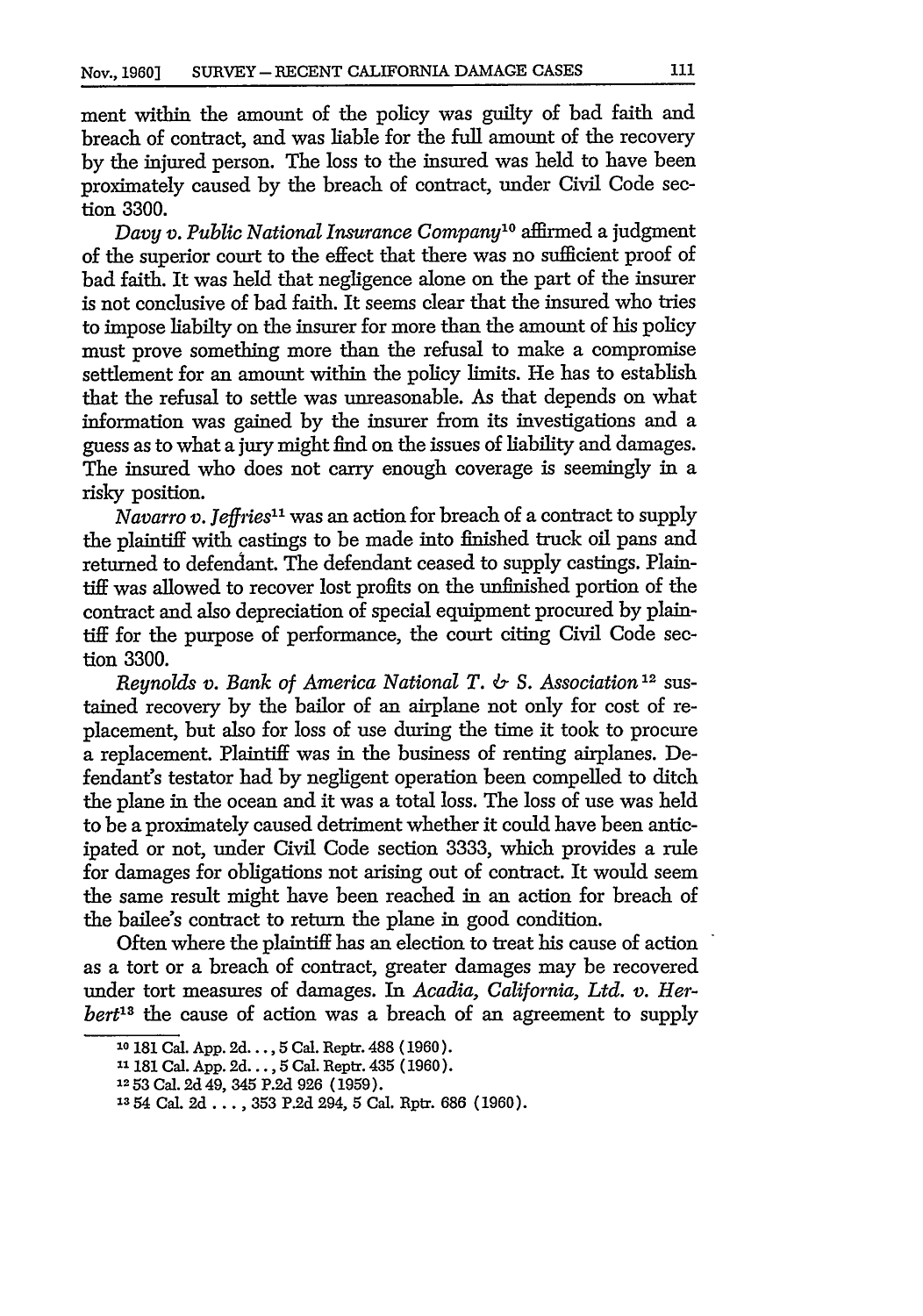water. Treating the wrong as a tort, damages were allowed for the mental suffering of the plaintiff, occupying a dwelling dependent on the water supply; moreover, the wrong being malicious, punitive damages were also recoverable.

#### *Avoidable Consequences*

A victim of a breach of contract cannot recover damages for harm he could have avoided by reasonable effort after knowledge of the breach. It is sometimes stated in judicial opinions that the plaintiff is under a duty to mitigate damages. This is incorrect. He is rather under a disability to recover compensation for harm he could have avoided.<sup>14</sup> He is not held at his peril to take the safer course, but, only having a choice of conduct, he must use ordinary diligence and adopt a course which is reasonable as of the time he acts.<sup>15</sup> If defendant indicates that he desires to cancel an executory contract, but the manifestation is not clear and explicit, the plaintiff may be acting reasonably in going ahead with full performance, rather than take the risk of liability for non-performance if there was found to have been no repudiation.<sup>16</sup> If, however, there is a clear and definite repudiation, the plaintiff is barred from recovery for the breach to the extent of savings that would have resulted from his cessation of performance.<sup>17</sup>

On breach by a subcontractor on a construction contract where time of completion is essential, the main contractor need not readvertise and seek other bids, but may award the work to the next highest bidder at an additional cost, the difference showing the amount of damage.<sup>18</sup>

On breach by a seller of a contract to deliver a quantity of specific wine, approved by the buyer, the latter need not accept an offer by the seller to substitute wine of an inferior quality.<sup>19</sup>

On notification by a shipper of intention to ship cotton to be carried from the West Coast to India of a lesser quantity than had been contracted for with the carrier, the latter made other contracts for other kinds of goods to be carried in the vacated cargo space. Damages recoverable from the shipper for his breach were mitigated to the extent of the net amount received for substitute cargo, with allowances for expenses saved in connection with cargo not shipped by defendant

<sup>14</sup> RESTATEMENT, **CONTRACTS** § 336 (1), comment *d* (1932).

**<sup>15</sup>**McCoRMICK, **DAMAGES** § 35 (1935); quoted in Hogland v. Klein, 49 Wash. 2d 216, 298 P.2d 1099 (1956).

**<sup>16</sup>**Schmidt v. New Plastic Corp., 144 Cal. App. 2d Supp. 849, 301 P.2d 131 (1956).

**<sup>17</sup>**Bomberger v. McKelvey, 35 Cal. 2d 607, 220 P.2d 729 (1950).

**<sup>18</sup>**Associated Lathing & Plastering Co. v. Louis C. *Dunn,* Inc. 135 Cal. App. 2d 40, 286 P.2d 825 (1955).

**<sup>19</sup>**Guerrieri v. Severini, 51 Cal. 2d 12, 330 P.2d 635 (1958).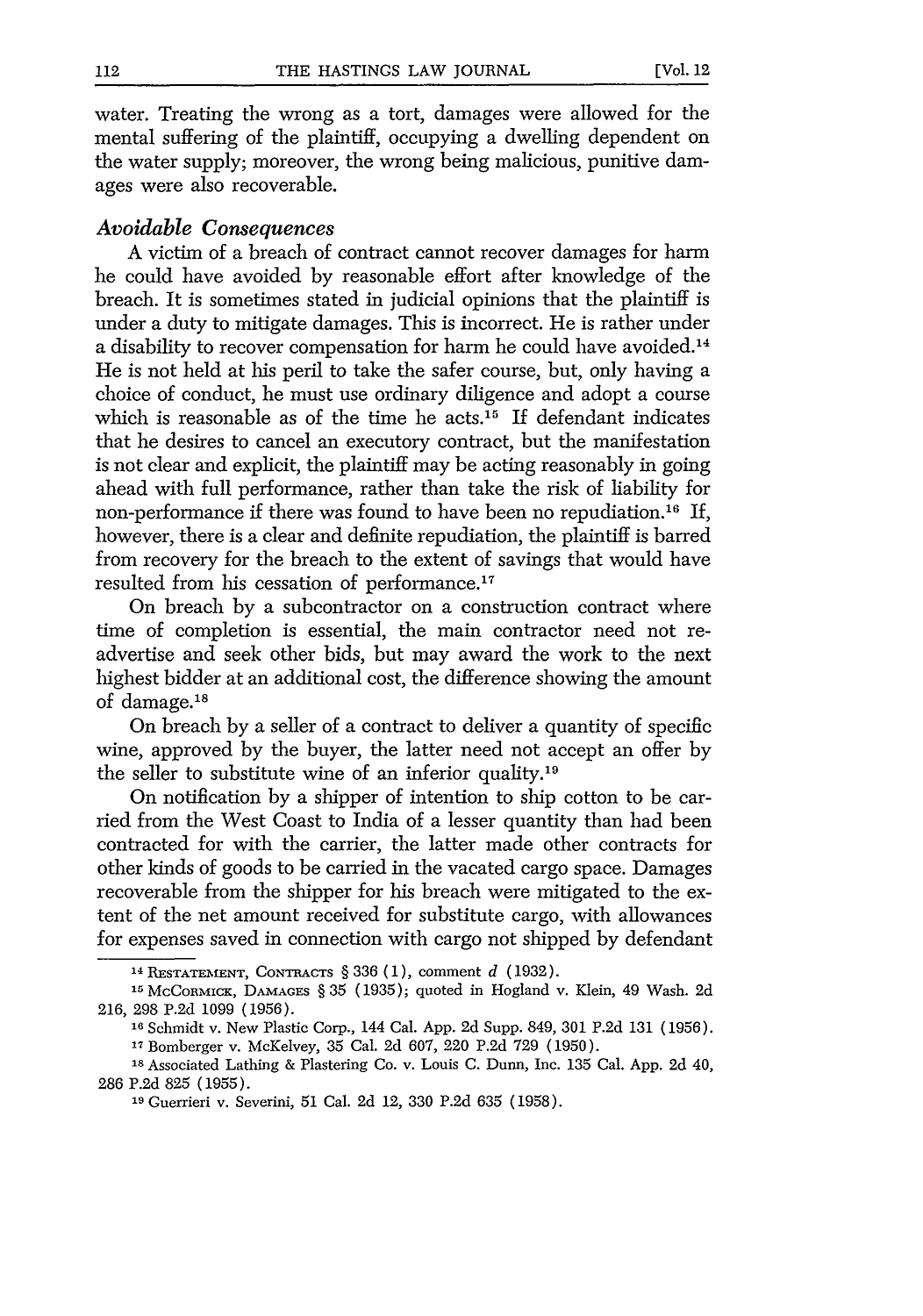and allowance for additional expenses in connection with the substitute cargo.<sup>20</sup>

#### *Certainty as to Amount of Damages*

It was recently held that a judgment obtained in a federal district court for breach of contract to buy timber must be reversed as being based on speculation.21 It was stated by the court of appeals, that "the law is well settled that the burden of proof is upon the party claiming the damage to prove the elements thereof with reasonable certainty."<sup>22</sup>

Not exactness but only reasonable certainty is required. Many recent cases have cited and quoted the language of the California Supreme Court in *Zinn v. Ex-Cell-O Corp.,23* "one whose wrongful conduct has rendered difficult the ascertainment of the damages cannot escape liability because the damages cannot be measured with exactness." There are numerous cases applying this doctrine.<sup>24</sup>

One of the most recent and somewhat unusual is *Southern California Disinfecting Co.* v. *Lomkin.25* The plaintiff hired a salesman to solicit business in the sale of sanitary supplies, assigning to him a specific route and providing him with information in the files as to a large number of plaintiffs regular customers. After a few years of service the salesman was hired by defendant, a competitor, and before and after leaving plaintiffs employ he made use of the confidential information in the files to secure for the defendant business which plaintiff would otherwise have gotten. Damages were recovered from the employer and the salesman, in part for the loss of the files abstracted by the salesman and in part for the loss of the business and profits therefrom. This was proved by evidence of volume of business from the salesman's route and by a showing that plaintiff's regular customers diverted to defendant before and after the defection. Inability to estab-

<sup>22</sup>**275** F.2d at 930.

**2324** Cal. 2d 290, 297-298, 149 P.2d 177, **181** (1944).

<sup>25</sup>**183** Cal. App. **2d.** . **. ,** 7 Cal. Rptr. 43 (1960).

<sup>2</sup>o Isbrandtsen Co. v. Producers Cotton Oil Co., 158 Cal. App. 2d 712, 322 P.2d 1005 (1958).

<sup>21</sup> Peters v. Lines, 275 F.2d 919 (9th Cir. 1960), *reversing* 168 F. Supp. 420 (N. D. Cal. 1958).

<sup>24</sup>Perry v. Lambourne, **177** Cal. App. 2d.... **,** 2 Cal. Rptr. 441 (1960) (breach of agreement for a joint venture in real estate development); Tomlinson v. Wander Seed & Bulb Co., **177** Cal. App. **2d..** . , 2 Cal. Rptr. 310 (1960); Hildebrand v. Stonecrest Corp., 174 Cal. App. 2d 158, 344 P.2 378 (1959) (breach of agreement **by** shopping center lessor of contract with lessee, a pharmacy, that no other tenant of center would be permitted to sell drugs, medicines or cosmetics); Israel v. Campbell, **163** Cal. App. **2d** 806, 330 P.2d 83 (1958) (breach of contract to sell lumber); Siquig v. West Coast Pickle Co., **161** Cal. App. **2d** 254, **326 P.2d 596** (1958) (breach of contract to buy a crop of peppers); Milton v. Hudson Sales Corp., **152** Cal. App. **2d** 397, 313 P.2d 936 (1957) (contract to supply automobiles to a dealer).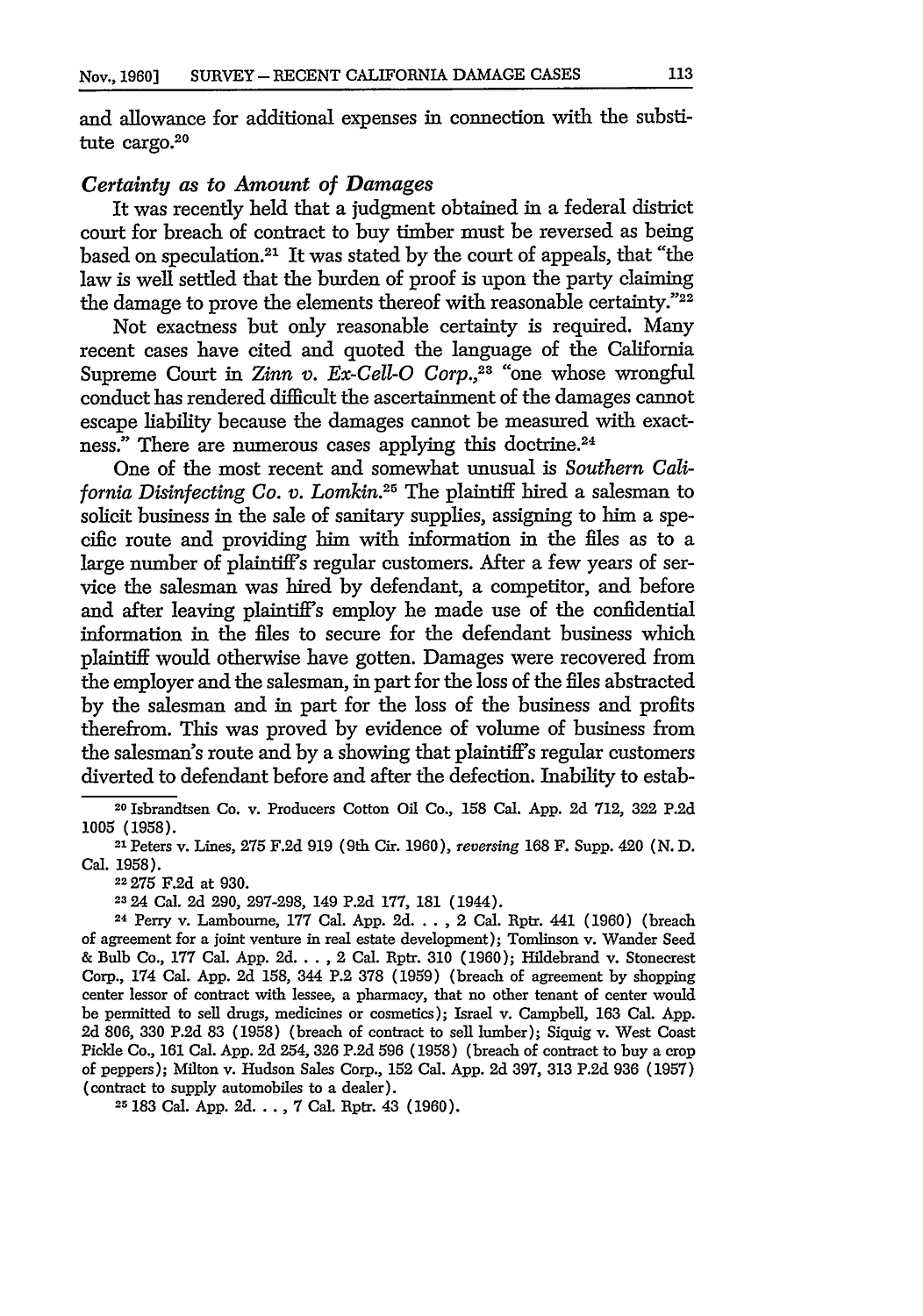lish the loss with exactness was no bar to the modest recovery of 1500 dollars for loss of the files and 3500 dollars for loss of business.

The court also sustained an award of punitive damages, the case being one of fraud, although the tort incidentally involved a contract of employment. Punitive damages appear appropriate in such a case as mere restitution to plaintiff of defendant's unjust gain, which probably is the equivalent of plaintiff's loss, and would have no adequate deterrent effect.

The fact that the plaintiff asking for compensation for loss of profits has an established business and record of success is helpful in proving his loss with a requisite degree of certainty.<sup>26</sup>

## *Interest as Damages\**

A person entitled to a promised performance is entitled, if it is not forthcoming when due, to damages in an amount which will compensate him for the detriment proximately caused thereby. If it is not promptly paid, if it is necessary to recover damages by litigation over a period of months or years, the injured plaintiff suffers a detriment by reason of the delay, the deprivation of the power to make economic use of the compensation which is due him. The defendant receives a corresponding enrichment through his ability to make use of a monetary asset which he should turn over to the plaintiff. The usual method of compensating the plaintiff for the loss caused by the delay is by allowing him interest on the principal sum due him. There is a difficulty in a situation where the principal sum due is not exactly ascertainable until settled by trial and judgment. It may be contended that a debtor who does not know what to pay is guilty of no wrong in withholding payment until the amount due is judicially determined. Accordingly the right to interest as provided by Civil Code section 3287 is limited to "damages certain or capable of being made certain by calculation."

The leading recent case applying this code provision is *Lineman v. Schmidt.*<sup>27</sup> That was an action for breach of contract to sell a quantity of flour of specified quality. It was in the courts for ten years. The plaintiff at first sought to collect liquidated damages in accordance with a provision of the contract. This was unsuccessful, the court ruling that the liquidated damages provision was invalid under Civil Code sections 1670 and 1871, it appearing that it was not impracticable or extremely difficult to fix the actual damages.<sup>28</sup> But when the plaintiff

<sup>\*</sup> The author wishes to acknowledge the assistance of Gerald R. Schmelzer, member, Second Year Class, in researching this section.

**<sup>26</sup>**Mann v. Jackson, 144 Cal. App. 2d 6, 296 P.2d 120 (1956).

**<sup>27</sup>**32 Cal. 2d 204, 195 P.2d 408, 4 A.L.R. 2d 1380 (1948).

**<sup>28</sup>**Rice v. Schmidt, 18 Cal. 2d 382, 115 P.2d 498, 138 A.L.R. 589 (1941).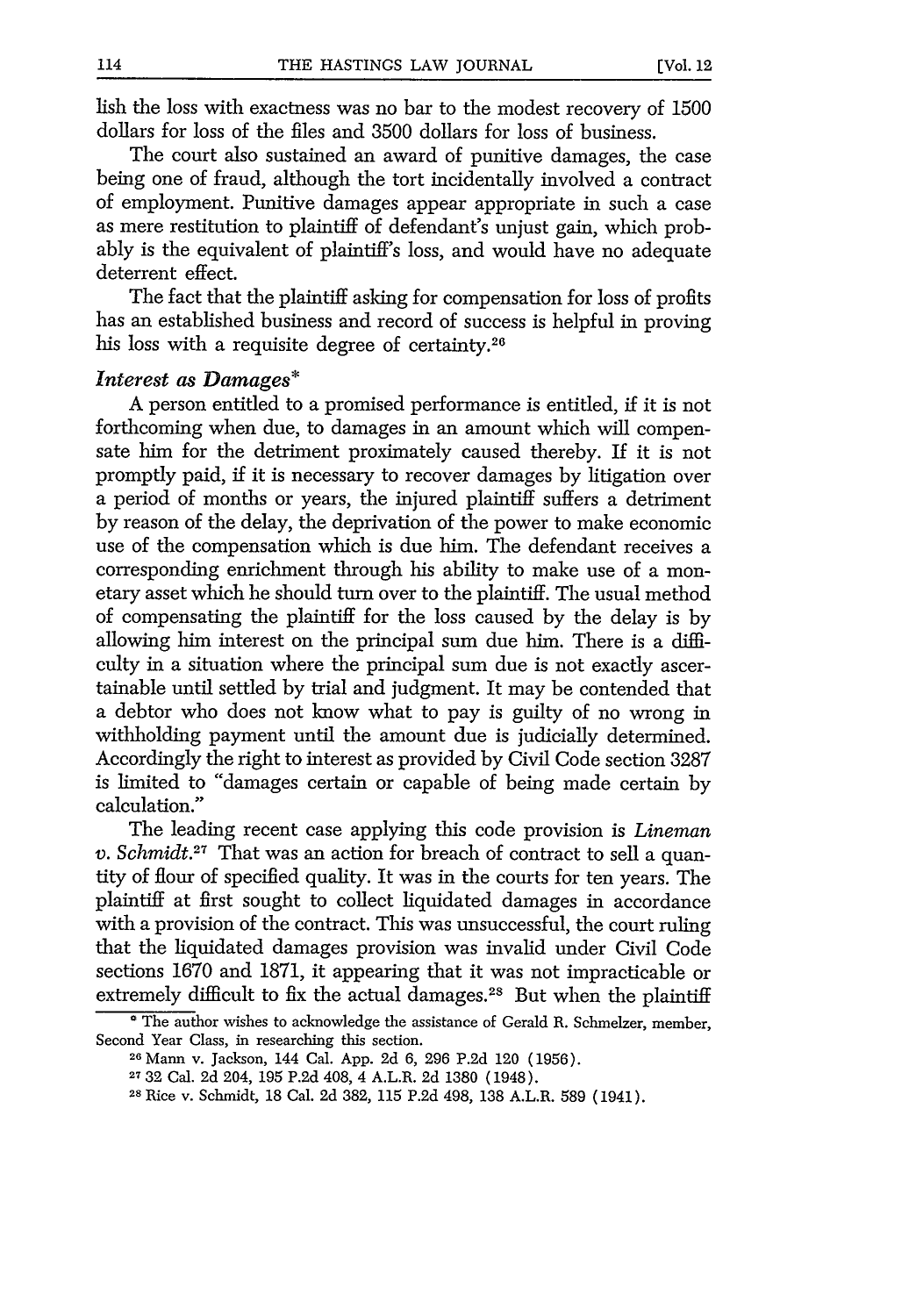sought to fix the actual damages it was found that there was no established market price for the brands of flour involved, therefore the damages caused the buyer could not be "made certain by calculation." Recovery of interest was refused.

It is submitted that the result was an injustice to the plaintiff. In defending the code provision, section 3287, the court cited and quoted Restatement of Contracts section 337(a). It neglected to quote or cite section 337(b) which, in cases not within 337(a) (established market prices being unavailable), permits the court in its discretion to allow interest if justice requires it. This more liberal rule applies under Civil Code section 3288 in tort actions and specifically in cases of fraud, oppression or malice. The New York Civil Practice Act section 480, as amended in 1927, provides that in actions for breach of contract, express or implied, "interest shall be recovered upon the principal sum whether theretofore liquidated or unliquidated."<sup>29</sup> This is a matter of right, not of discretion. Such an amendment to the Civil Code should be submitted to the California Legislature.<sup>30</sup>

*Lineman v. Schmidt* has been followed in a number of cases denying interest on unliquidated claims, such as contracts for services, no rate of pay being fixed;<sup>31</sup> and for loss of profits on breach of contract to deliver goods sold.<sup>32</sup>

Interest is recoverable as a matter of right where the amount due is capable of exact ascertainment, as where compensation to an employee is based on a share of clearly ascertainable profits of the enterprise.38 Likewise, it is recoverable in a judgment of restitution to employer of "kickbacks" received by advertising manager from printers and engravers,<sup>34</sup> on damages suffered by a contractor for a public work due to delays caused by fault of defendant municipal corporation, authenticated by detailed statements furnished defendant from which the loss could readily be computed.<sup>35</sup>

Where plaintiff's claim, in a liquidated amount is met by a set-off or

**<sup>4</sup>**Sears Roebuck & Co. v. Blade, 139 Cal. **App.** 2d 580, 294 P.2d 140 (1956). **<sup>3</sup>**

**5** Maurice L. Bein, Inc. v. Housing Authority, 157 Cal. **App.** 2d 670, 321 P.2d 753 (1958). This case also applies an amendment to CAL. Civ. **CODE** § 3287 permitting the recovery of interest against state agencies.

**<sup>29</sup>**See discussion of this amendment and present New York law as to recovery of interest in Flamm v. Noble, 296 N.Y. 262, 72 N.E. 2d 886 (1947).

**<sup>30</sup>**For a good critical comment on the California law as to recovery of interest, see Comment, 5 U.C.L.A. L. **REv.** 262 (1958).

<sup>31</sup>Parker v. Maier Brewing Co., 180 Cal. **App.** 2d **....** 4 Cal. Rptr. 825 (1960); Carrie v. McCauley, 163 Cal. **App.** 2d 273, 328 P.2d 1013 (1958); Brown v. Friesleban Estate Co., 148 Cal. **App.** 2d 720, 307 P.2d 388 (1957).

<sup>32</sup> Tomlinson v. Wander Seed & Bulb Co., 177 Cal. **App.** 2d... , 2 Cal. Rptr. 310 (1960).

**<sup>3</sup>S** Huntoon v. Hurlay, 137 Cal. **App.** 2d 33, **290** P.2d 14 (1955). **<sup>3</sup>**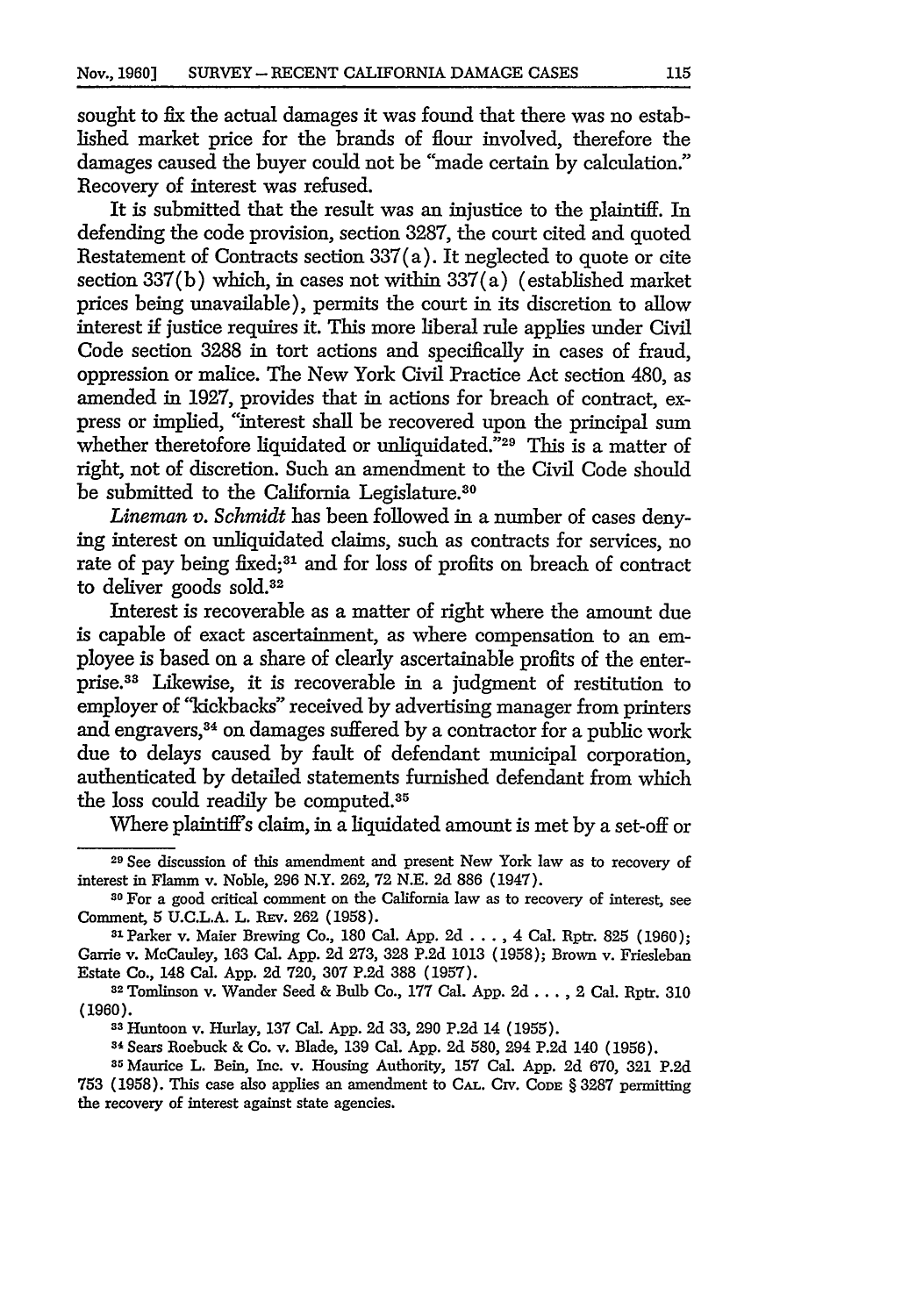counterclaim, unliquidated, the amount of which defendant establishes, interest is recoverable on the net amount awarded to the plaintiff.36

A purchaser of real estate, induced by fraudulent misrepresentations, who gives notice of rescission and demands restitution of payment, is entitled to interest from the date of notice of rescission.<sup>37</sup>

## *Damages for Fraud*

Civil Code section 3343, as amended in 1935, provides as follows:

One defrauded in the purchase, sale or exchange of property is entitled to recover the difference between the actual value of that with which the defrauded person parted with and the actual value of that which he received, together with any additional damage arising from the particular transaction.

Nothing herein contained shall be deemed to deny to any person having a cause of action for fraud or deceit any legal or equitable remedies to which such person may be entitled.

This adoption of the "out of pocket rule" has been said to change the law previously applied, under which the plaintiff might recover the difference between the value of the thing bought and the value it would have had **if** as represented, the "benefit of the bargain rule."38 It has, however, been maintained that the latter rule is not excluded and should not be, as otherwise, the defendant loses nothing by his fraud.<sup>39</sup>

Value is not necessarily market value as of the time of the wrong. Intrinsic value may be shown, such as in the case of one fraudulently induced to sell shares of stock.<sup>40</sup>

There have been several cases of fraud by real estate brokers, often in misrepresenting the price at which property is obtainable. In *Crogan v. Metz, <sup>41</sup>*the buyer recovered from the broker the latter's secret profit, it being treated as an action for breach of contract. As such no exemplary damages were recoverable.

In *Ward v. Taggart,42* defendant, a broker, claimed falsely to have an exclusive listing of property desired by the plaintiff. Plaintiff offered to buy at a price of 4000 dollars per acre which in fact was the owner's

**<sup>40</sup>**Zin v. Ex-Cal-Lo Corp., 24 Cal. 2d 290, 149 P.2d 177 (1944).

**41** 47 Cal. 2d 398, 303 P.2d 1029 (1956).

42 51 Cal. 2d 736, 336 P.2d 534 **(1959);** comment **11** HASTncs L.J. 183 (1959); see **CAL. CODE CIV.** PROC. § 580 as to flexibility of relief under facts known at time.

**<sup>36</sup>Pan** Pacific Sash and Door Co. v. Greendale Park, 166 Cal. App. 2d 652, 333 P.2d 802 (1958); Muller v. Barnes, 139 Cal. App. 2d 847, 294 **P.2d** 505 (1956).

**<sup>37</sup>**Smith v. Rickards, 149 Cal. App 2d 648, 308 P.2d 758 (1957).

<sup>38</sup> Shonts v. Hirliman, 28 F. Supp. 458(S.D. Cal. 1939).

<sup>&</sup>lt;sup>39</sup> Ward v. Taggert, 51 Cal. 2d 736, 744, 336 P.2d 534, 539 (1959) (Schauer, J., concurring and dissenting); Bagdasarian v. Gragnon, 31 Cal. 2d 744, 764, 192 P.2d 935, 947 (1948) (Schauer, J., dissenting); see also 5 **WILLISTON,** CONTRAcTs § 1392 (3rd ed. 1957). Justice Schauer maintains that the out-of-pocket rule as stated in **CAL. Civ. CODE** § 3343 is not exclusive.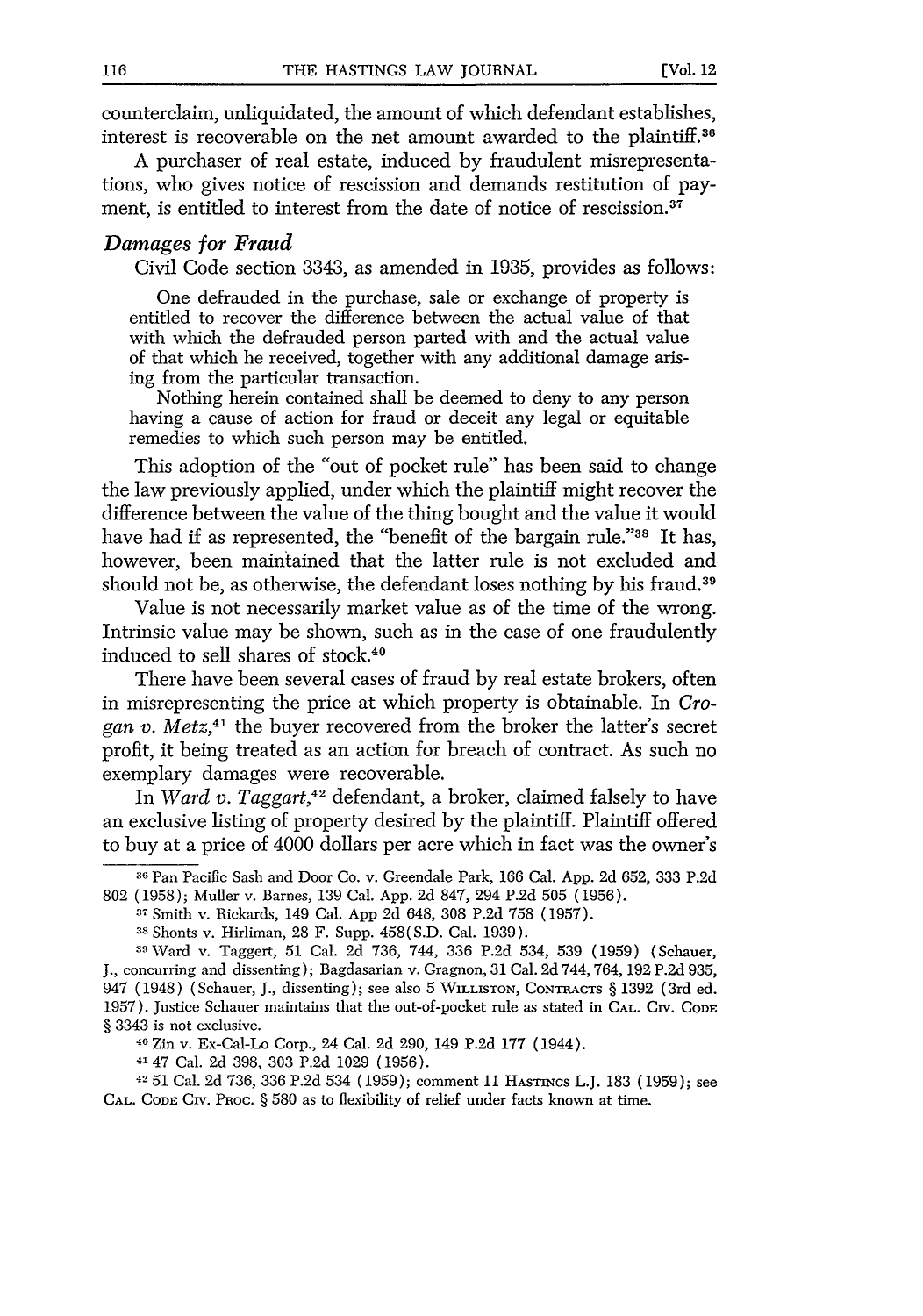asking price. The defendant, authorized to transmit the offer, falsely said it was declined. Plaintiff then offered 5000 dollars per acre, which defendant said was accepted. The defendant purchased at 4000 dollars per acre, taking title through a straw man, and then conveyed to plaintiff who paid him 5000 dollars per acre. After prolonged court proceedings it was ultimately held by the supreme court that the plaintiff could recover, on the basis of waiver of tort and restitution for money had and received, in the amount of the net profit acquired by defendant through his fraud. The tort action for decit would not have been so advantageous, as it appeared that the land was in reality worth 5000 dollars per acre. However, in restitution the plaintiff could recover the defendant's unjust enrichment. It not being an obligation arising out of contract, but one based on fraud, exemplary damages were recoverable. The case demonstrates effectively the advantage in some situations of basing one's case on quasi-contract or restitution rather than deceit in cases where the defendant's gain exceeds the plaintiff's out of pocket loss.

*Garrett v. Perry* 43 applies the statutory measure of damages to the case of a sale of a ranch induced by seller's fraud, followed by foreclosure, with no deficiency award, of a purchase money mortgage which, as to the unpaid balance of the price, "took the buyer off the hook." Plaintiff had agreed to buy for  $700,000$  dollars property actually worth 530,000 dollars. Plaintiff initially paid 100,000 dollars in cash, 59,000 dollars on account of mortgage notes, and 30,400 dollars in expenditures for care and attempted improvement of the property until it was taken from him on foreclosure. This actual outgo of 189,400 dollars was his recoverable loss, since the foreclosure operated to relieve him from any duty to pay further on the amount deferred.

There are other recent cases permitting recovery of expenses incurred in the operation of a business, sold by fraud, as consequential damages. <sup>44</sup>

Fraud by a fiduciary seems, without difficulty, to entitle the defrauded principal to the enrichment acquired by the fiduciary. This was the basis of recovery in *Simone v. McKee<sup>45</sup>* where a broker induced his principal to sell to a straw man at a price of 13,000 dollars not disclosing that another party had offered 17,000 dollars, to whom the property was later sold at that price by the straw man. The secret profit was recovered.

**<sup>43 53</sup>** Cal. 2d. 178, 346 P.2d 758 (1959).

<sup>44</sup> N. J. K. Corp. v. Pacific Vital Food Stores, Inc., **159** Cal. App. 2d 522, 324 P.2d 96 (1958); Lawson v. Town & Country Shops, Inc., **159** Cal. App. 2d 196, 323 P.2d 843 (1958).

<sup>45 142</sup> Cal. App. 2d 307, 298 P.2d 667 (1956).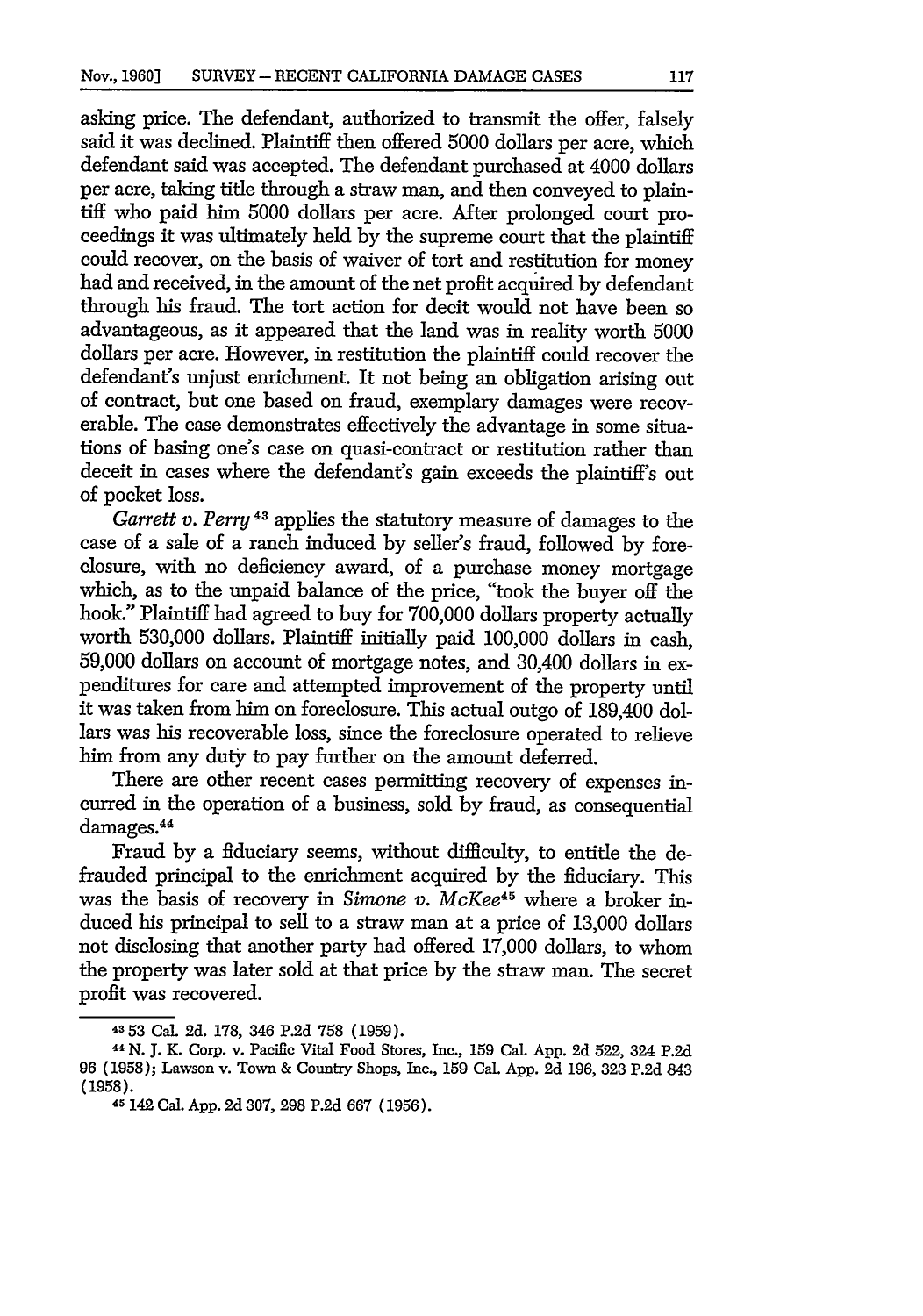In *Prince v. Powers*<sup>46</sup> a partner in a firm engaged in dealing in water softening equipment imposed upon his inexperienced partner, the plaintiff, by inserting between the firm and its suppliers a dummy corporation in which defendant and his brother were the parties in interest. Large profits were made by billing the firm prices largely in excess of those actually paid to the real suppliers, these profits being split between defendant partner and his co-conspirator. In an action for dissolution of the partnership, which naturally became insolvent, defendant partner was held jointly and severally liable together with his accomplice for the entire amounts of which the firm was fraudulently deprived.

#### *Contracts for the Sale of Real Estate*

Damages recoverable on breach by the vendor of a contract to sell real estate are determined under Civil Code section 3306. Excepting cases of bad faith by the vendor, the detriment caused by his breach is deemed to be the price paid and expense properly incurred in examining the title and preparing necessary papers, with interest.

If the vendor is guilty of bad faith in failure to perform the contract, as by selling to another purchaser, he is liable in damages for the loss of the bargain, based on the excess of the value of the property above the sale price.<sup>47</sup>

Fox v. Aced<sup>48</sup> presented an interesting problem as to what is bad faith on the part of the vendor. The contract contemplated that a building in course of construction should be completed before performance. It was not completed within the time specified. The vendor was advised by his attorney that the completion was a condition and not having occurred the deal was off, consequently the vendor refused to perform. The majority of the supreme court held that acting on advice of counsel precluded any implication of bad faith, although the advice was erroneous. A strong dissent 49 by Carter J., in which Gibson and Traynor JJ. concurred, viewed the evidence, as did the trial court, as not showing a full and fair disclosure of the facts to defendant's counsel, and so good faith was lacking.

The defaulting vendee is liable for the difference between the contract price and whatever lesser value the property has at the time of breach. <sup>50</sup>

<sup>46 177</sup> Cal. App. 2d..., 2 Cal. Rptr. 545 (1960).

<sup>47</sup> Crag Lumber Co. v. Crofoot, 144 Cal. App. 2d 755, 301 P.2d 9 (1956); Rasmussen v. Moe, 138 Cal. App. 2d 499, **292** P.2d 226 (1956).

**<sup>48</sup>** 49 Cal. 2d 381, 317 P.2d 608 (1957).

<sup>49 49</sup> Cal. 2d at 386, 317 P.2d at 611.

ro Bouehard v. Orange, 177 Cal. App. 2d..., 2 Cal. Rptr. 382 (1960); Van Buskirk v. McClenahan, 163 Cal. App. 2d 633, 329 P.2d 924 (1958).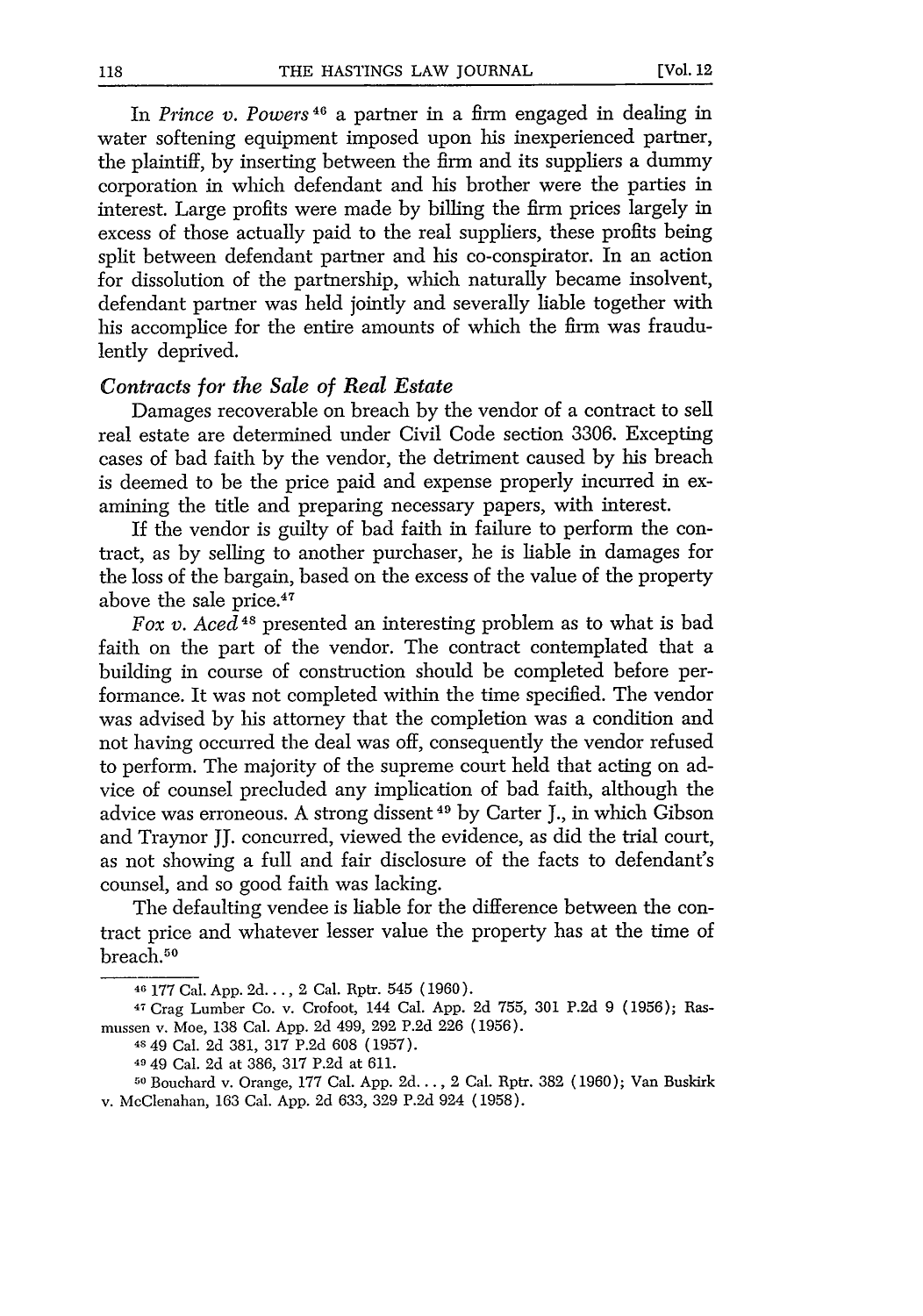## *Liquidated Damages and Penalties*

A significant decision as to the validity and enforcibility of a liquidated damage clause in a contract is *McCarthy v. Tally.51* A lease of summer resort property contained a provision that in the event of termination of the lease by the lessor for cause, or abandonment by the lessee, the sum of 10,000 dollars was fixed as liquidated damages. There was a non-payment of rent during the off-season and abandonment by the lessee. The superior court had denied recovery under the liquidated damage clause as actual damage at the time of the breach was not shown.

In reversing the judgment, the supreme court doubted that the clause was intended to apply to the breach during the off-season, or if it was, whether the amount fixed was reasonable. But final disposition of the case could not be made in the absence of findings on these points. The significant part of the decision is a ruling that if the agreement for liquidated damages was valid when entered into, as a reasonable effort to determine damages which would be impracticable or extremely difficult to ascertain with certainty, it would be valid and enforcible even though there was no proof of actual damage caused by the breach. This may be in accordance with the weight of authority in other jurisdictions,52 but it seems questionable whether such a ruling is in accord with the purpose of damages, which is compensation. 53 To allow recovery by one who has not been harmed seems like judicially collecting a bet.

In *Los Angeles City School District v. Landier Management Corporation* 54 a question was presented of liquidated damages or penalty. By statute the district was entitled to recover amounts in excess of 1,500,000 dollars paid for transportation of pupils because members of the governing board of the school district had an interest in the transporting company. A suit having been instituted and prepared for trial, it became apparent that if successful the company would be thrown into bankruptcy. An executory accord agreement was entered into and embodied in a stipulation to the effect that 264,000 dollars should be paid in eight annual installments, and in the event of a thirty day period of default in payment of any installment, after thirty days notice, judgment should be entered for twice the unpaid balance. Default occurred four years later and an application was made by the company to avoid the stipulation on the ground of mistake of law, it

<sup>51 46</sup> Cal. **2d 577, 297 P.2d 981 (1956).**

**<sup>5</sup> <sup>2</sup>**Note, 4 **U.C.L.A.L. REv. 126 (1956).**

**<sup>53</sup>**Note, **61 Hiv.** L. REv. **113, 130** (1947).

**<sup>5&#</sup>x27; 177 Cal. App. 2d...,** 2 Cal. Rptr. **662 (1960).**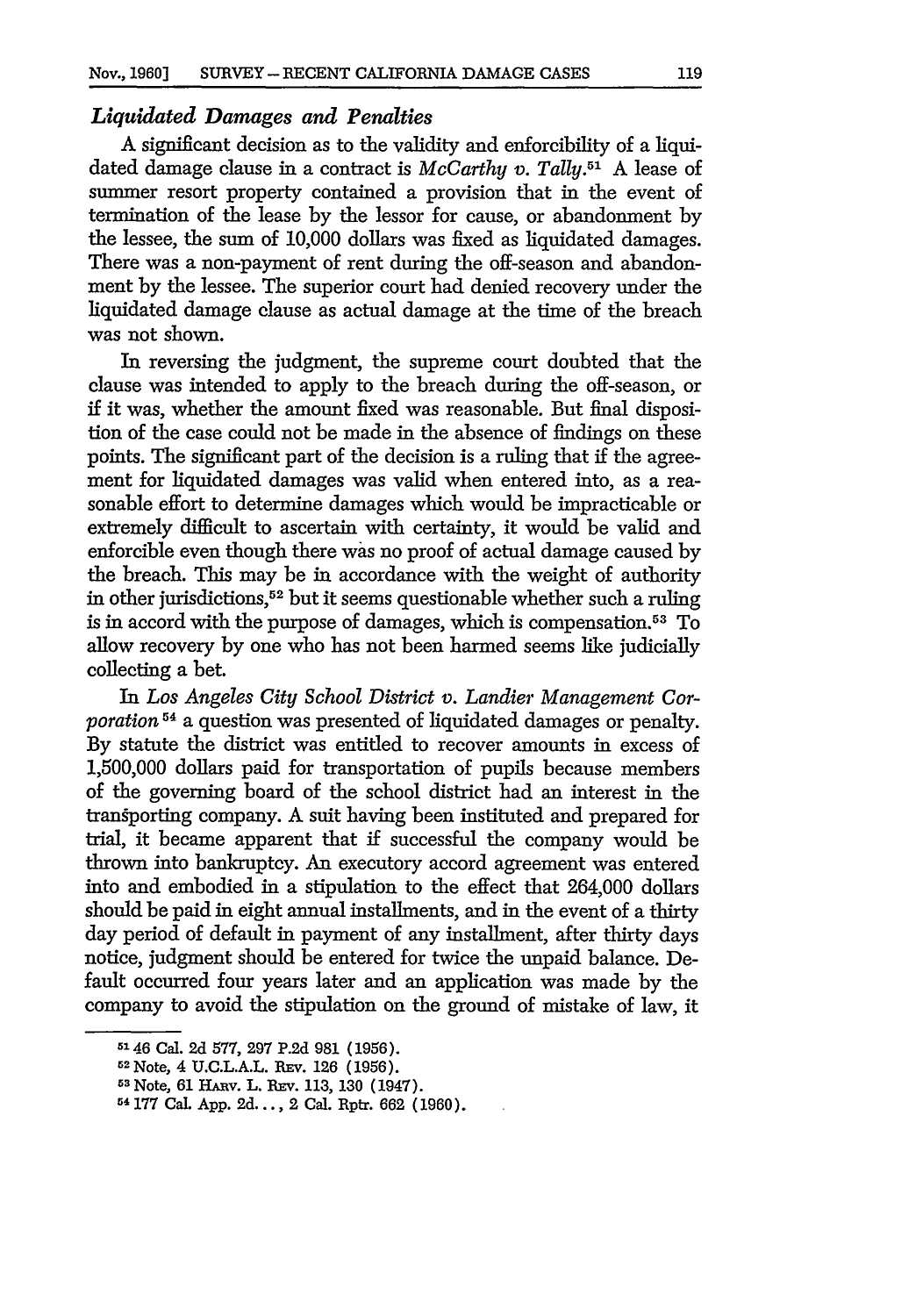being invalid as a penalty. The court denied relief from the stipulation because the application was not timely and entered judgment pursuant to its terms. As a dictum the court indicated the stipulation was originally vulnerable as a penalty.

This seems questionable. If an executory accord is not performed the original claim should be considered revived in full force.<sup>55</sup> An agreement to accept much less than what might have been recovered, but for the stipulation by way of compromise, does not seem to involve a penalty.

Related to the problem of liquidated damages is that of forfeiture by the defaulting buyer of property; where his payment already made exceeds the actual damages caused to the seller. *Barkis v. Scott 51* and *Baffa v. Johnson 57* allowed recovery of the excess by a vendee of real estate whose default was neither wilful, fraudulent, nor grossly negligent under Civil Code section 3275. *Freedman v. Rector of St. Mathias Parish*<sup>58</sup> went further and enforced a duty of restitution of unjust enrichment on the seller, even though the buyer's breach appeared to be wilful, citing Civil Code sections 1670, 1671, 3294, and 3369. This decision has been followed in later cases.<sup>59</sup>

This principle was extended to a default by the vendee in a conditional sale of a chattel, in *Bird v. Kenworthy.60* But in that case the rental value of the chattel while in the possession of the vendee exceeded his payment; consequently there was no forfeiture suffered by him nor unjust enrichment received by the vendor, therefore no recovery.

In a quiet title action brought by a vendor, the defaulting vendee, seeking a return of his payments or a portion thereof, has the burden of proving that his payments exceed the damages to the vendor, and to what extent.<sup>61</sup>

# *Conclusion*

The writer's impressions from examining the decisions heretofor noted are several. The plaintiff's theory of his case does not limit his measure of recovery. The court may sustain a recovery on any theory which fits the facts, whether in breach of contract, quasi contract or

**<sup>60</sup>**43 Cal. 2d 656, 277 P.2d 1 (1954).

**61** Pasteur Realty Corp. v. LaFleur, 154 Cal. App. 2d 5, 315 P.2d 374 (1957); Peterson v. Ridenaur, 135 Cal. App. 2d 720, 287 P.2d 848 (1955).

**<sup>55</sup>**RESTATEMENT, **CONTRACTS** § 417(c) (1932).

**<sup>56</sup>**34 Cal. 2d 116, 208 P.2d 367 (1949).

**<sup>57</sup>**35 Cal. 2d 36,216 P.2d 13 (1950).

**<sup>58 37</sup>** Cal. 2d 16, 230 P.2d 629 (1951). **<sup>5</sup> <sup>9</sup> Fry** v. George Elkins Co., 162 Cal. App. 2d 256, 327 P.2d 905 (1958); Crofoot v. Wager, 109 Cal. App. 2d 839, 241 P.2d 1017 (1952).